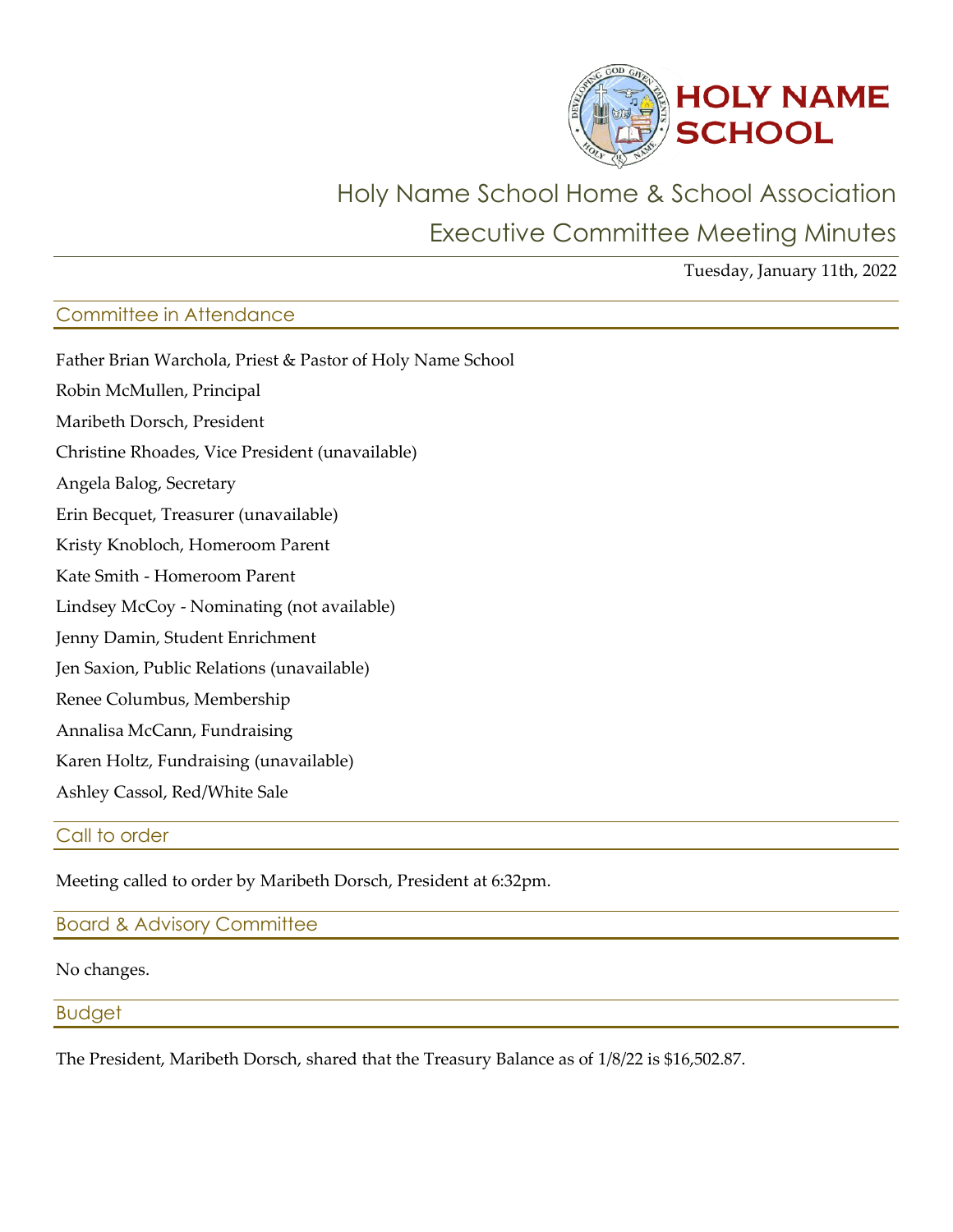## Pastor and Principal's Report

#### *Pastor's Report*

- Ava Myers (sp?) recent Mount Aloysius College graduate was hired to replace Mr. Knepp
- Covid cases have been difficult with teachers and even CCD
- Artist (Mike Debes) during Catholic Schools Week Fr Brian requesting \$2,000 for student presentation (M, Jan 31<sup>st</sup>, 10am performance in church hall for students and faculty; 5:30pm performance for adults with heavy appetizers and drinks, auction).
- May 1<sup>st</sup> Men's conference at SFU May 2<sup>nd</sup> speaker (Diocese covering travel expenses, HN will provide a small stipend for talking to kids)

#### *Principal's Report*

- Jr high bball players have to quarantine due to exposure from student from opposing school
- Asked to release \$100 to Ava to start her classroom talking with Maribeth
- Remote learning day on Jan 27<sup>th</sup> (mass training for Star 360)  $\frac{1}{2}$  day; not synchronous; teachers will assign work to students
- Operation Valentine's Day and BC basketball game sending fliers home
- Catholic Schools Week faculty luncheon (Tues, Feb  $1<sup>st</sup>$ ) teachers will be eating separate in teacher lounge (don't need parent volunteers to monitor classes)

## Committee Reports

#### Committee reports

- **Homeroom Parents** 
	- o Santa was a big hit!
- **Nominating** 
	- o Maribeth asking Lindsay to look at new members for March
- School Enrichment
	- o Tomahawks are not visiting schools due to Covid.
	- o Authors all currently booked
	- $\circ$  Afternoon of May 25<sup>th</sup> Jim Basketball Jones, motivational speaker will be outside (\$625 for presentation).
- Public Relations
	- o See Operational Valentine's Day flier being sent home
- Membership
	- o Nothing to report
- Fundraising
	- o Restaurant Nights: